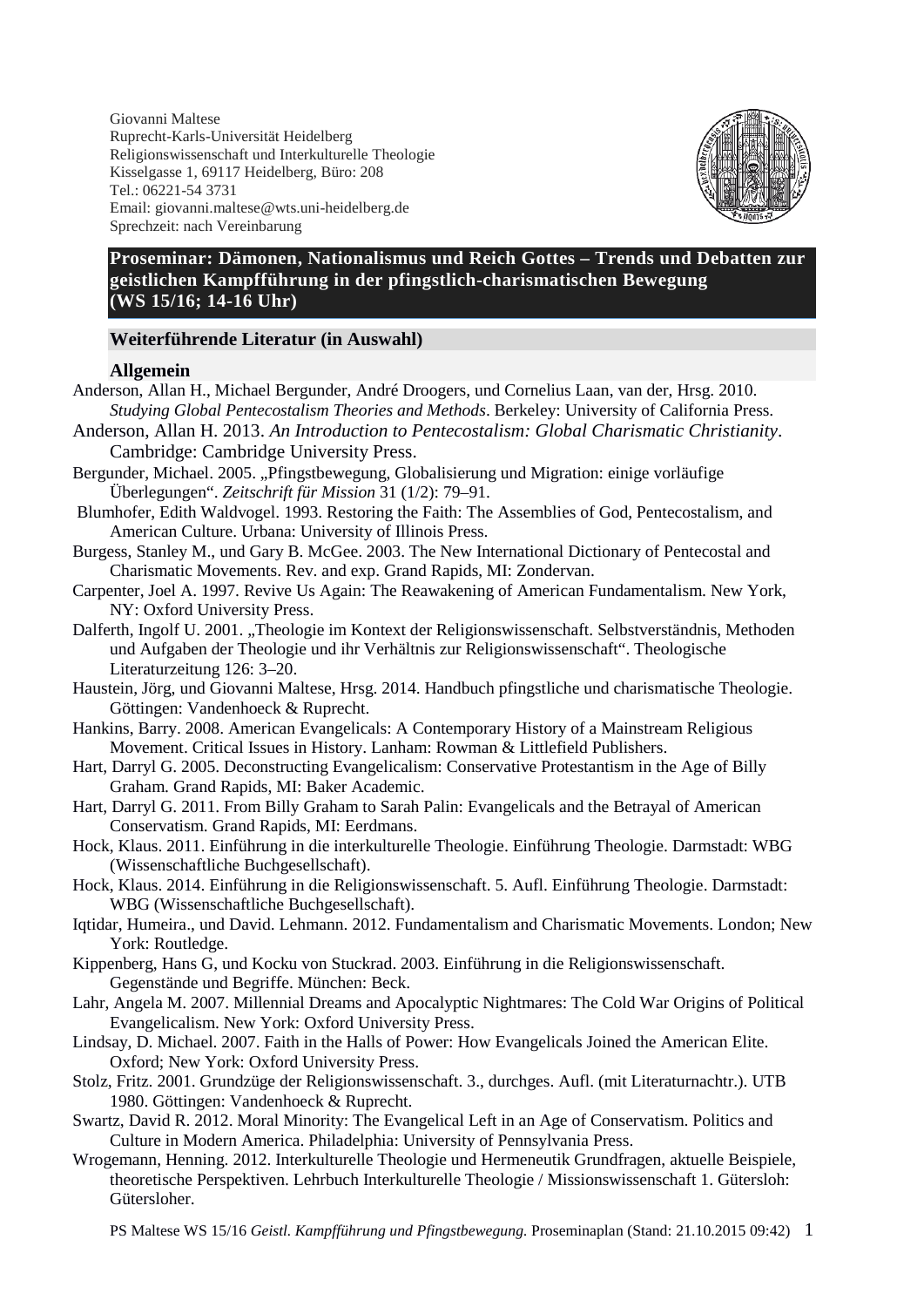### **Religionspsychologische Zugänge (und seelsorgliche Überlegungen)**

- Alon, Nahi, und Haim Omer. 2004. "Demonic and Tragic Narratives in Psychotherapy". In *Healing Plots: The Narrative Basis of Psychotherapy*, herausgegeben von Amia Lieblich, Dan P. McAdams, und Ruthellen Josselson. Narrative Study of Lives. Washington, DC: American Psychological Association.
- Hempelmann, Reinhard [Hrsg.], Hrsg. 2015. Exorzismus: Zur Renaissance einer umstrittenen Praxis. EZW-Texte 236. Berlin: Evangelische Zentralstelle für Weltanschauungsfragen.
- Kay, William K. 2011. *Exorcism and Deliverance: Multi-Disciplinary Studies*. Studies in Pentecostal and Charismatic Issues. Milton Keynes: Paternoster.
- Pfeifer, Samuel. 1994. "Belief in Demons and Exorcism in Psychiatric Patients in Switzerland". *British Journal of Medical Psychology* 67 (3): 247–58.
- Utsch, Michael. 1998. *Religionspsychologie: Voraussetzungen, Grundlagen, Forschungsüberblick*. Stuttgart: Verlag W. Kohlhammer.
- Utsch, Michael, Raphael M. Bonelli, und Samuel Pfeifer, Hrsg. 2014. *Psychotherapie und Spiritualität: Mit existenziellen Konflikten und Transzendenzfragen professionell umgehen.* Berlin ; Heidelberg: Springer.
- Währisch-Oblau, Claudia, und Henning Wrogemann, Hrsg. 2015. *Witchcraft, Demons and Deliverance: A Global Conversation on an Intercultural Challenge*. Beiträge zur Missionswissenschaft/Interkulturellen Theologie 32. Wien [u.a.]: LIT.

#### **Religionsethnologische und –soziologische Zugänge**

- Ashforth, Adam. 2005. *Witchcraft, Violence, and Democracy in South Africa*. Chicago: University of Chicago Press.
- DeBernardi, Jean. 1999. "Spiritual Warfare and Territorial Spirits: The Globalization and Localisation of a 'Practical Theology'". *Religious Studies and Theology* 18 (2): 66–96.
- DeRogatis, Amy. 2009. "Born Again Is a Sexual Term<sup>\*</sup>: Demons, STDs, and God's Healing Sperm<sup>\*\*</sup>. *Journal of the American Academy of Religion. American Academy of Religion* 77 (2): 275–302.
- Diamond, Sara. 1989. *Spiritual Warfare: The Politics of the Christian Right*. Boston, Mass.: South End Pr. Duffuor, Amy, und Alana Harris. 2013. "Politics as a Vocation: Prayer, Civic Engagement and the Gendered Re-Enchantment of the City". *Religion and Gender* 3 (1): 22–41.
- Haar, Gerrie ter, Hrsg. 2007. *Imagining Evil: Witchcraft Beliefs and Accusations in Contemporary Africa*. Religion in Contemporary Africa Series. Trenton, NJ [u.a.]: Africa World Press.
- Hackett, Rosalind I. J. 2003. "Discourses of Demonization in Africa and Beyond". *Diogenes* 50 (3): 61–75.
- Haustein, Jörg. 2011. "Embodying the Spirit(s): Pentecostal Demonology and Deliverance Discourse in Ethiopia". *Ethnos* 76 (4): 534–52. doi:10.1080/00141844.2011.598235.
- Heuser, Andreas. 2014. "Encoding Caesar's Realm: Variants of Spiritual Warfare Politics in Africa". In *Pentecostalism in Africa Presence and Impact of Pneumatic Christianity in Postcolonial Societies.*, herausgegeben von Martin Lindhardt, 270–90. Global Pentecostal and Charismatic Studies 15. Leiden: Brill.
- Hunt, Stephen. 1998. "Managing the Demonic: Some Aspects of the Neo-Pentecostal Deliverance Ministry". *Journal of Contemporary Religion* 13 (2): 215–30.
- Jorgensen, Dan. 2005. "Third Wave Evangelism and the Politics of the Global in Papua New Guinea: Spiritual Warfare and the Recreation of Place in Telefolmin". *Oceania* 75 (4): 444–61.
- Marshall, Ruth. 2009. *Political Spiritualities: The Pentecostal Revolution in Nigeria*. Chicago, IL: University of Chicago Press.
- McCloud, Sean. 2013. "Mapping the Spatial Limbos of Spiritual Warfare: Haunted Houses, Defiled Land and the Horrors of History". *Material Religion: The Journal of Objects, Art and Belief Material Religion: The Journal of Objects, Art and Belief* 9 (2): 166–85.
- McCloud, Sean. 2015. *American Possessions: Fighting Demons in the Contemporary United States*. New York, NY: Oxford University Press.
- Megoran, Nick. 2010. "Towards a Geography of Peace: Pacific Geopolitics and Evangelical Christian Crusade Apologies". *Transactions of the Institute of British Geographers* 35 (3): 382–98.
- Megoran, Nick. 2015. "Evangelical Geopolitics: Practices of Worship, Justice and Peacemaking". In *The Changing World Religion Map: Sacred Places, Identities, Practices and Politics*, herausgegeben von Stanley D. Brunn und Donna A. Gilbreath, 3075–94. Dordrecht, Heidelberg u.a.: Springer.
- Meyer, Birgit. 1998. "Commodities and the Power of Prayer: Pentecostalist Attitudes Towards Consumption in Contemporary Ghana". *Development & Change* 29 (4): 751.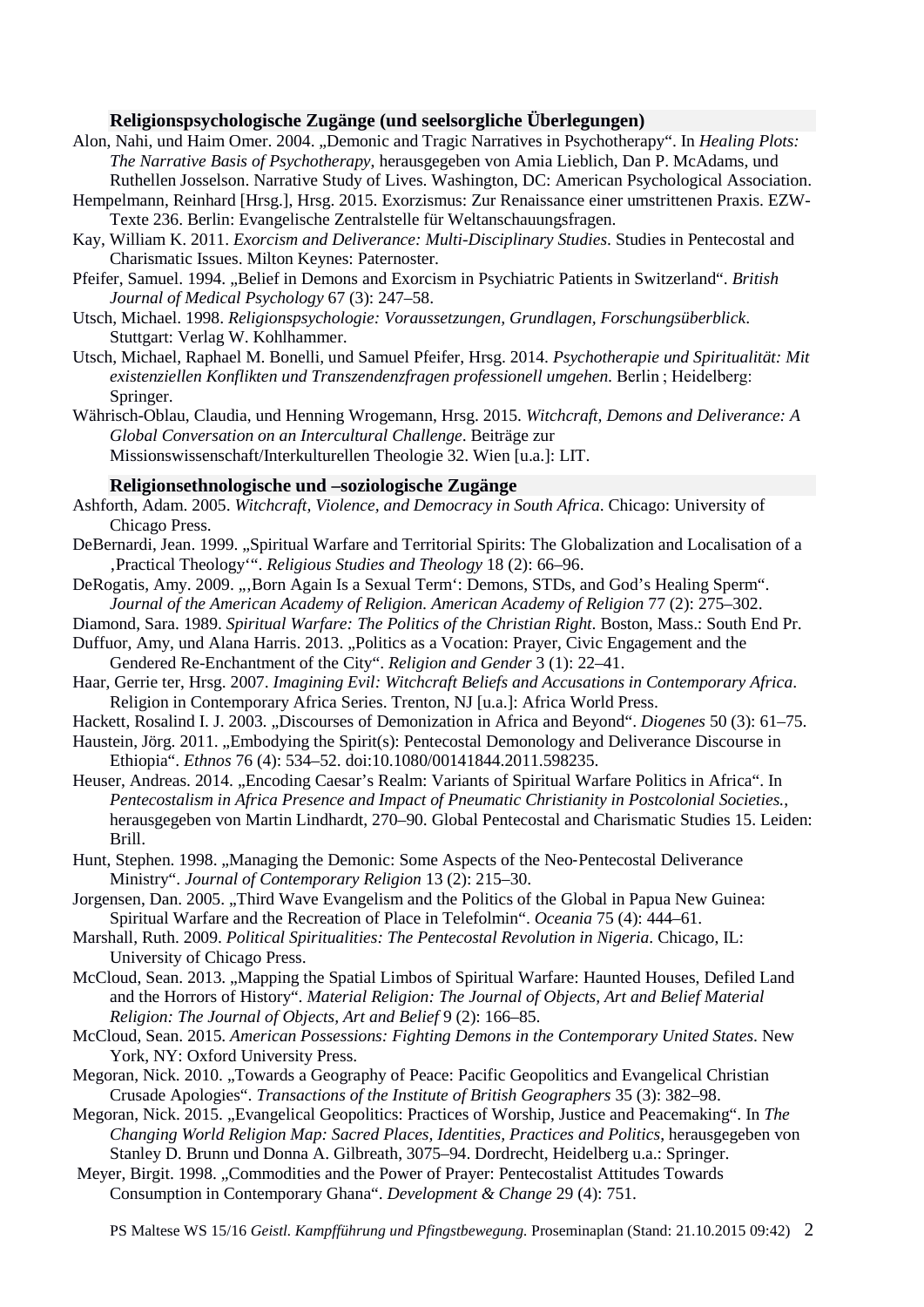- Meyer, Birgit. 1999. *Translating the Devil: Religion and Modernity Among the Ewe in Ghana*. International African Library 21. Edinburgh: Edinburgh Univ. Press.
- Meyer, Birgit. 2003. *Magic and Modernity: Interfaces of Revelation and Concealment*. Stanford, CA: Stanford University Press.
- O'Neill, Kevin L. 2010. *City of God: Christian Citizenship in Postwar Guatemala*. The Anthropology of Christianity 7. Berkeley: University of California.
- Ojo, Matthews A. 2006. *The End-Time Army: Charismatic Movements in Modern Nigeria*. Religion in Contemporary Africa Series. Trenton, NJ: Africa World Press.

#### **Religionsphänomenologische Zugänge**

- Adogame, Afe. 2004. "Engaging the Rhetoric of Spiritual Warfare: The Public Face of Aladura in Diaspora". *Journal of Religion in Africa* 34 (4): 493–522.
- Bull, Dennis L. 2001. "A Phenomenological Model of Therapeutic Exorcism for Dissociative Identity Disorder". *Journal of Psychology and Theology* 29 (2): 131–39.
- Csordas, Thomas J. 1997. *The Sacred Self: A Cultural Phenomenology of Charismatic Healing*. University of California Press.
- Cuneo, Michael W. 2001. *American Exorcism: Expelling Demons in the Land of Plenty*. New York, NY: Doubleday.
- Ellis, Bill. 2000. *Raising the Devil: Satanism, New Religions, and the Media*. Lexington, KY: University Press of Kentucky.
- Löfstedt, Torsten. 2014. "Countering Exorcistic Excess in Russia: A Comparison Between Russian Pentecostal and Russian Orthodox Teaching on Demons and Deliverance". *PentecoStudies* 13 (1): 80– 111.
- Maggi, Armando. 2014. "Christian Demonology in Contemporary American Popular Culture". *Social Research: An International Quarterly* 81 (4): 769–93.
- Onyinah, Opoku. 2012. *Pentecostal Exorcism: Witchcraft and Demonology in Ghana*. JPT Supplementary Series 34. Blandford Forum: Deo Publishing.
- Theologische Zugänge und Debatten
- Asamoah-Gyadu, J. Kwabena. 2004. "Mission to , Set the Captives Free": Healing, Deliverance, and Generational Curses in Ghanaian Pentecostalism". *International Review of Mission*.
- Asamoah-Gyadu, J. Kwabena. 2005. .....Christ is the Answer": What is the Question?' A Ghana Airways Prayer Vigil and its Implications for Religion, Evil and Public Space". *JRA Journal of Religion in Africa* 35 (1): 93–117.
- Asamoah-Gyadu, J. Kwabena. 2007. "Pulling down Strongholds: Evangelism, Principalities and Powers and the African Pentecostal Imagination". *International Review of Mission* 96 (382-383): 306–17.
- Asamoah-Gyadu, J. Kwabena. 2008. "Conquering Satan, Demons, Principalities, and Powers: Ghanaian Traditional and Christian Perspectives on Religion, Evil, and Deliverance". In *Coping with Evil in Religion and Culture Case Studies*, herausgegeben von Pieternella van Doorn-Harder und Lourens Minnema, 85–103. Currents of Encounter 35. Amsterdam; New York, NY: Rodopi.
- Beilby, James K., und Paul Rhodes Eddy, Hrsg. 2012. *Understanding Spiritual Warfare: Four Views*. Grand Rapids, MI: Baker Academic.
- Fanning, Don. 2009. "Strategic Level Spiritual Warfare". *Trends and Issues in Missions* 8: 1–23.
- Lowe, Chuck. 1998. *Territorial Spirits and World Evangelisation: A Biblical, Historical and Missiological Critique of Strategic-Level Spiritual Warfare*. Fearn: Mentor/OMF.
- Moreau, Scott A. 2000. "Gaining Perspective on Territorial Spirits". *Lausanne Movement*. http://www.lausanne.org/content/territorial-spirits.
- McConnell, Douglas C., Hrsg. 1997. *The Holy Spirit and Mission Dynamics*. Evangelical Missiological Society Series 5. Pasadena, CA: William Carey Library.
- Moreau, A. Scott, Hrsg. 2002. *Deliver Us from Evil: An Uneasy Frontier in Christian Mission*. Monrovia, CA: World Vision International.
- Mundis, Greg, Omar Beiler, Mike McClaflin, Dick Nicholson, Paul Trementozzi, und Russ Turney. 2013. "Discerning Best Practices in Spiritual Warfare". *Enrichment*.

http://enrichmentjournal.ag.org/201303/201303\_104\_sp\_war\_interv.cfm.

Quayesi-Amakye, Joseph. 2013. *Christology and Evil in Ghana: Towards a Pentecostal Public Theology*. Currents of Encounter 49. Amsterdam [u.a.]: Rodopi.